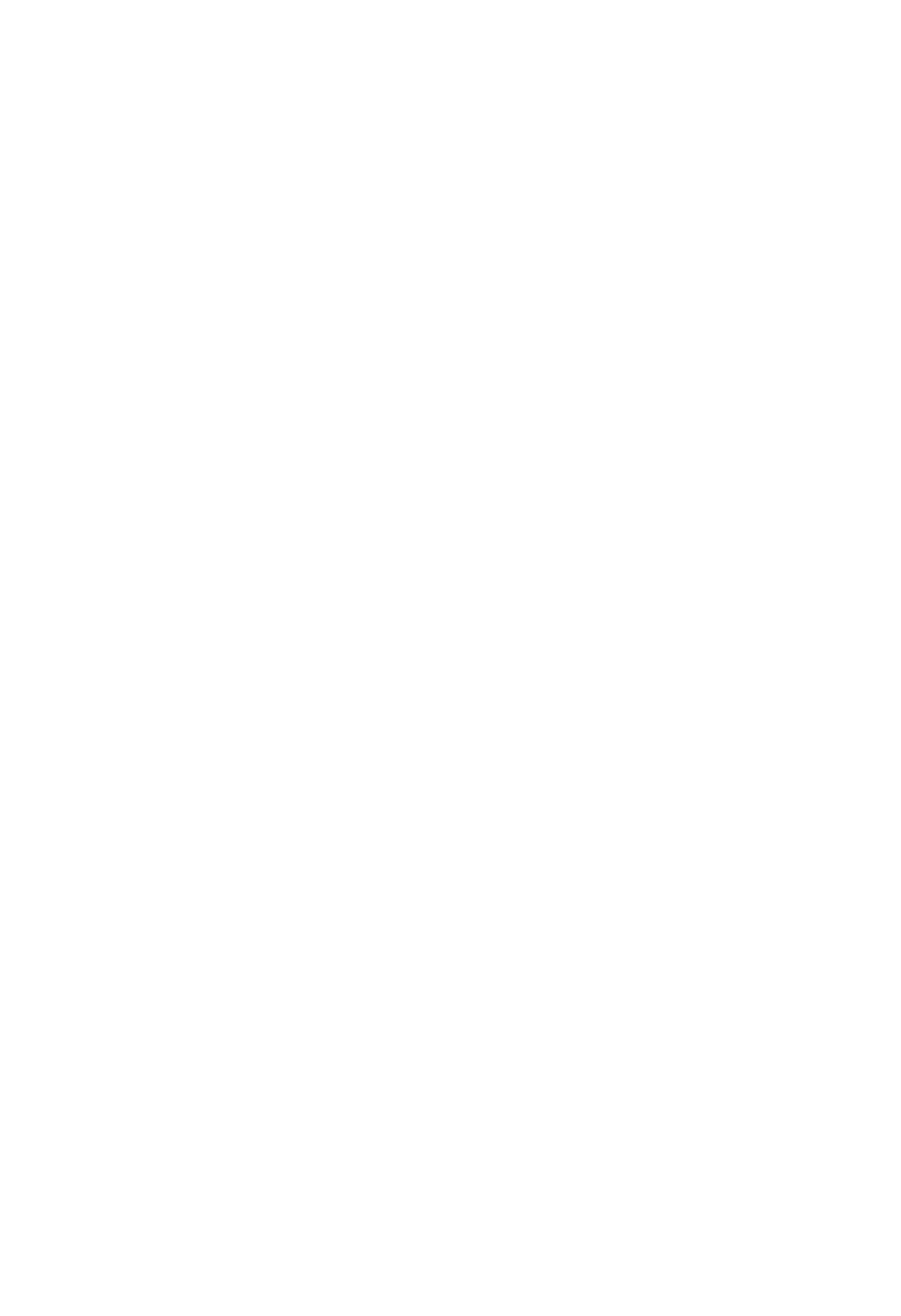# Verbass:

### Thank you and Congratulations

Congratulations on your decision to purchase a Powerbass Xtreme™ 4XL Competition Component loudspeaker. This series offers incredible value and performance. By incorporating the highest quality parts and state-of-the-art materials, these speakers display the ultimate balance between high fidelity, extreme performance and long-lasting reliability.



At PowerBass USA, Inc. we are confident you will have many years of outstanding enjoyment from this great SPEAKER investment. For maximum performance we recommend that you have your new Power-Bass Xtreme product installed by an Authorized PowerBass Xtreme Dealer. Doing so will also automatically extend your warranty to a full THREE–YEAR Period.

> To learn more about PowerBass Xtreme, please visit us on the World Wide Web at http://www.powerbassusa.com

#### ∆ Warning ∆

Continuous exposure to sound pressure levels in excess of 100 dB can cause permanent hearing loss. PowerBass Xtreme Speakers are capable of producing sound pressure levels well over 170 dB. Please observe all local sound ordinances while listening to your PowerBass Xtreme system. PowerBass USA, Inc. accepts no liability for hearing loss, bodily injury, or property damage due to the result of use or misuse of this product.property damage due to the result of use or misuse of this product.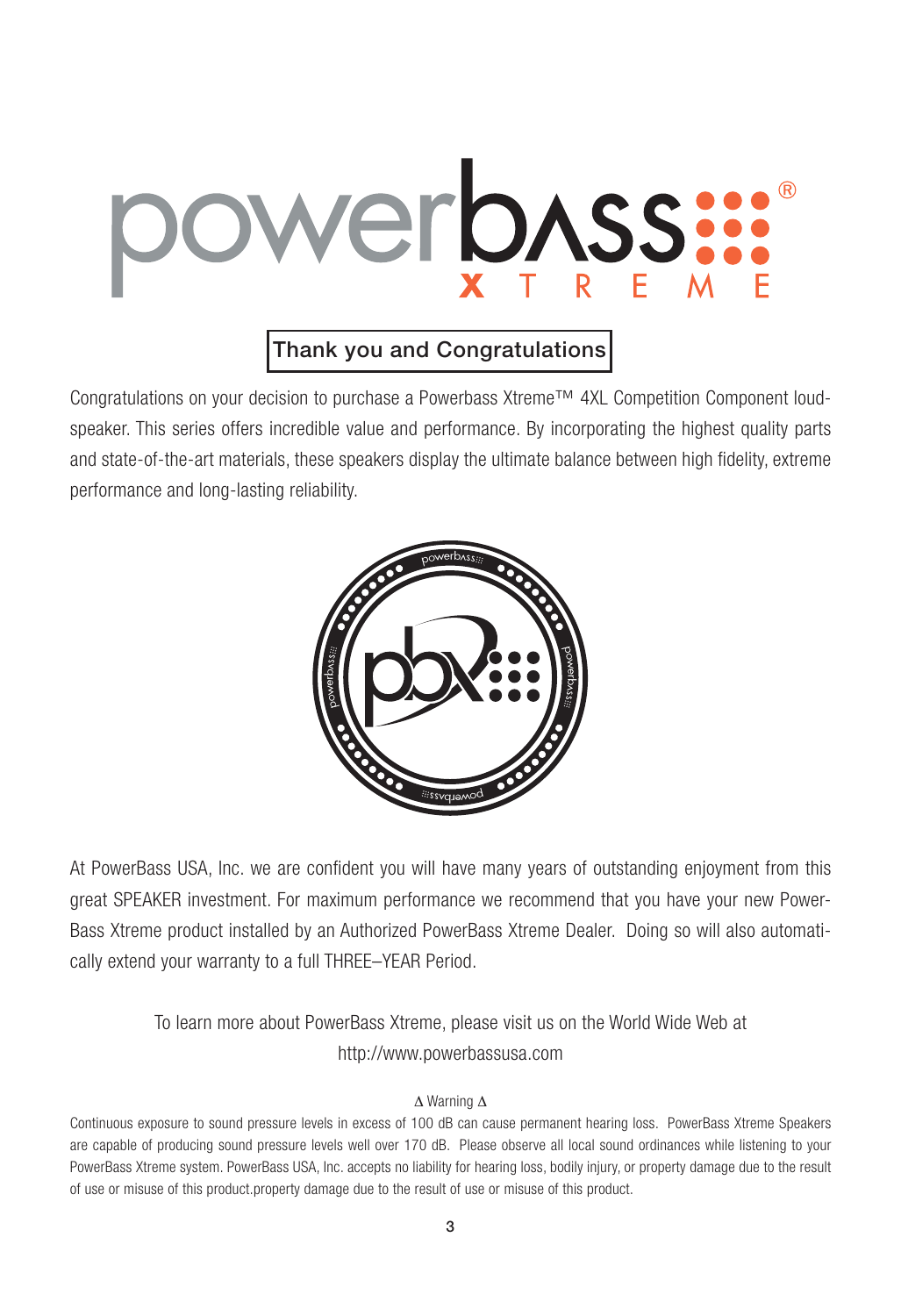## FEATURES

**Infinite Baffle Mid-Range Performance:** Installs on any flat panel without the need for an enclosure.

**Shallow Mounting Depth:** 4XL-80T: 2.625", 4XL-65T: 2.25" Perfect for newer vehicles with large but narrow door panels.

**Bullet Style Phase Plug:** Bullet design reduces inherent phase cancellations that occur between the dust cap and the speaker cone improving frequency response while at the same time adding depth and clarity to the sound stage.

**Treated Cloth Accordian Surround:** Increases efficiency and reduces cone flexure at high power.

**KSV High Temperature 4-ohm Voice Coil:** Specially designed Kapton® high temperature voice coil formers ensure high power handling and precise linear excursion while maximizing thermal heat dissipation.

**Chrome Push Input Terminals:** These high strength compression loaded speaker terminals insure maximum current and power transfer.

*The 4XL-80T and 4XL-65T are Mid-Range drivers designed for infinite baffle applications. They are not subwoofers and should not be used to reproduce frequencies below 90Hz.*

**Kapton® is a registered trademark of E.I. du Pont de Nemours and Company.**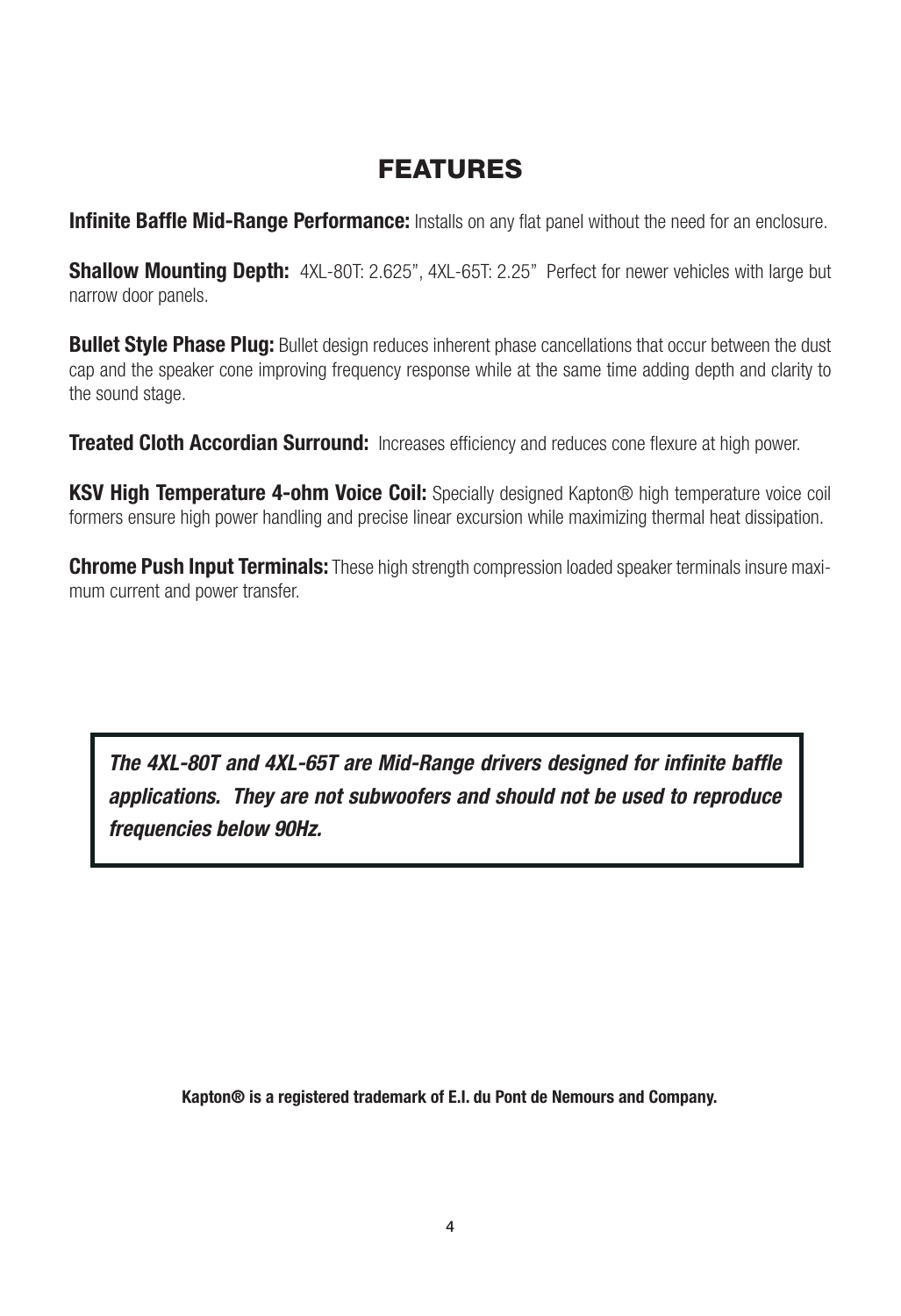## WIRING GUIDELINES

Your PowerBass Xtreme 4XL Mid Range driver uses a single 4-ohm voice coil. It is important to know the limits of your amplifier to optimize its performance. You can very the impedance by altering the wiring configurations: Series, Parallel, or Series-Parallel. Choose the wiring diagram below that corresponds to the number of speakers in your system and the impedance stability of your amplifier.

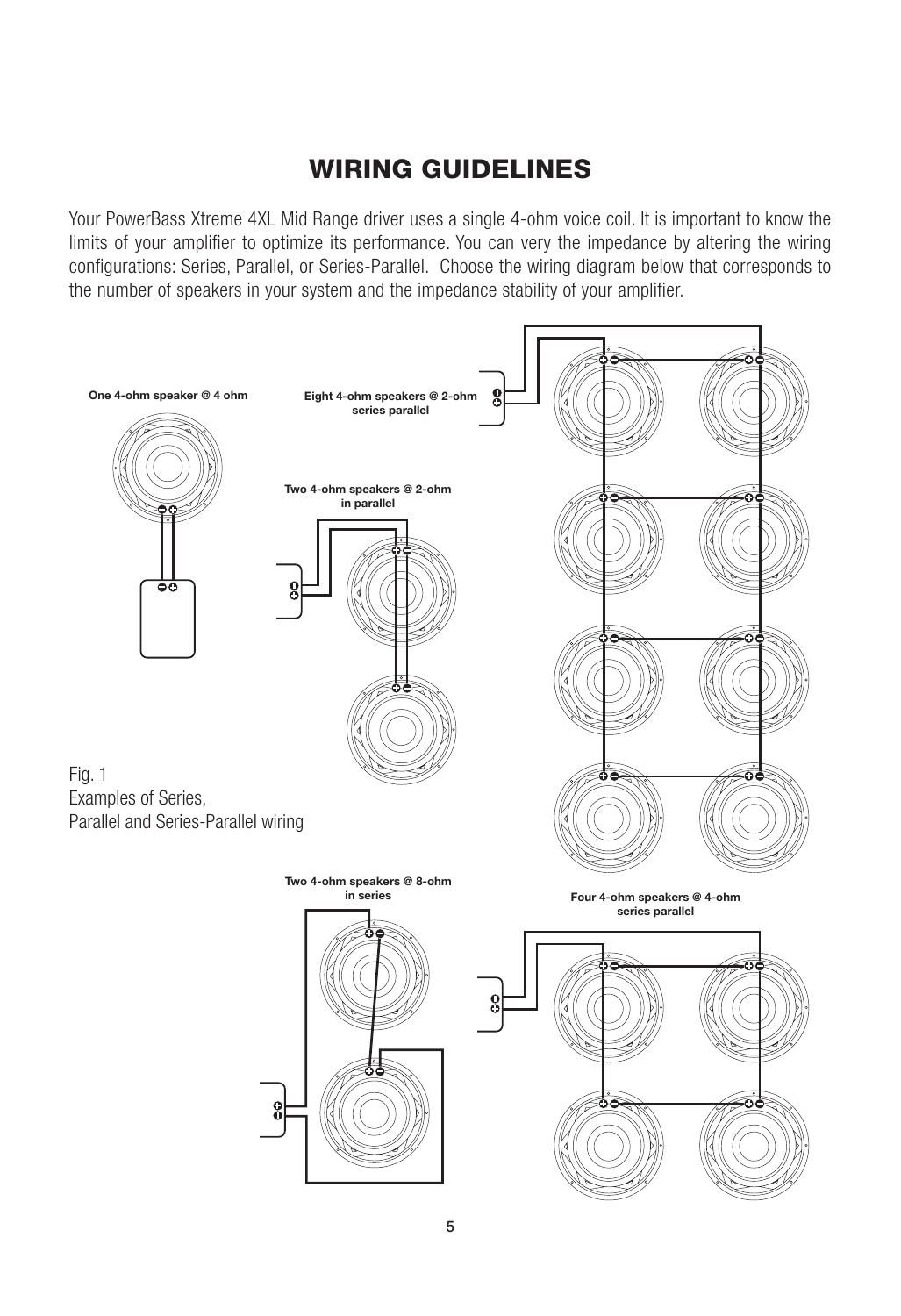## INSTALLATION EXPERIENCE

Installation of PowerBass Xtreme speakers requires experience with a variety of mechanical procedures including enclosure construction. This manual only provides general installation and operation instructions. If you have any reservations about your installation skills, please contact your local Authorized PowerBass Xtreme dealer for assistance.

#### **CHOOSING SPEAKER MOUNTING LOCATIONS**

Choosing the correct speaker mounting location will have the greatest effect of the sound quality of the system. There are many different considerations needed when choosing the location(s) that best meet your needs. The locations must be large enough for the speakers to fit. Care is needed to ensure that the desired location will not affect either the mechanical or electrical operation of the vehicle.

*WARNING! The use of silicone rubber to seal in a speaker will void the Warranty! If any sealing is needed in addition to the speaker's gasket, use caulking cord or vinyl weather strip.*

#### **PREPARING FOR INSTALLATION**

#### *NOTE: The tools listed below may be required for basic installation.*

- An electric drill with bits
- Saber, circular and jig saw
- Phillips-head and standard screwdrivers
- Wire strippers
- Crimping tool and needle-nose pliers

#### **INSTALLATION PRECAUTIONS**

#### *NOTE: Proceed only if you are a qualified installer otherwise; let your dealer do it.*

- Always wear protective eyewear when using tools.
- Turn off all stereo and other electrical devices before you begin.
- Disconnect the (-) negative lead from your vehicle's battery.
- Keep the speakers in the package until final installation, and always rest it with the cone facing up. Never use force when installing a speaker.
- Locate all fuel lines, brake lines, oil lines, and electrical cables when planing your installation.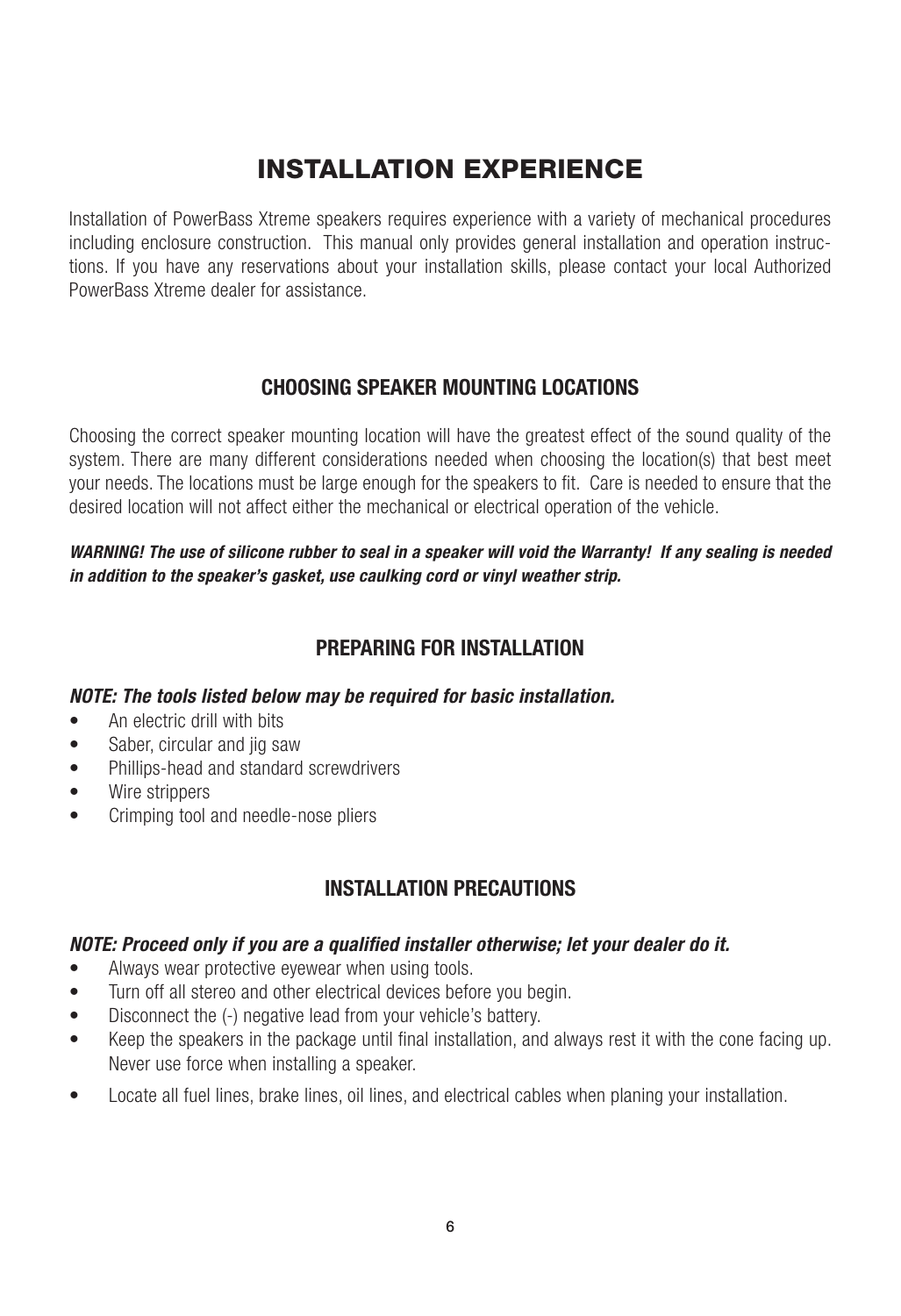- Check to see if there is enough clearance behind the mounting surface before drilling holes or installing screws for proper speaker ventilation.
- Also make sure there's enough front clearance for speaker cone excursion. Failure to do this could cause the cone to vibrate against any obstructing object.
- Use a utility knife to trim away fabric from the speaker mounting hole location before drilling.
- When running speaker wires through sheet metal, be sure to use grommets to properly insulate the wires from metal edges.

#### **DOOR MOUNTING**

When checking for possible speaker locations in the doors, check the operation of the window and all assemblies. There is also a stabilizer stop bar in between the door and the door jam. This bar prevents the door from opening too far.

#### **REAR DECK MOUNTING**

In rear deck installations, check the operation of the trunk suspension springs or tension bars. These tension bars move in the opening and closing of the trunk. You cannot be too cautious during this part of the installation. In addition do not locate the speakers too close to the back of the rear deck. Installing the far screws may not be possible without removing the rear window.



Fig. 2 Mounting Surface must be flat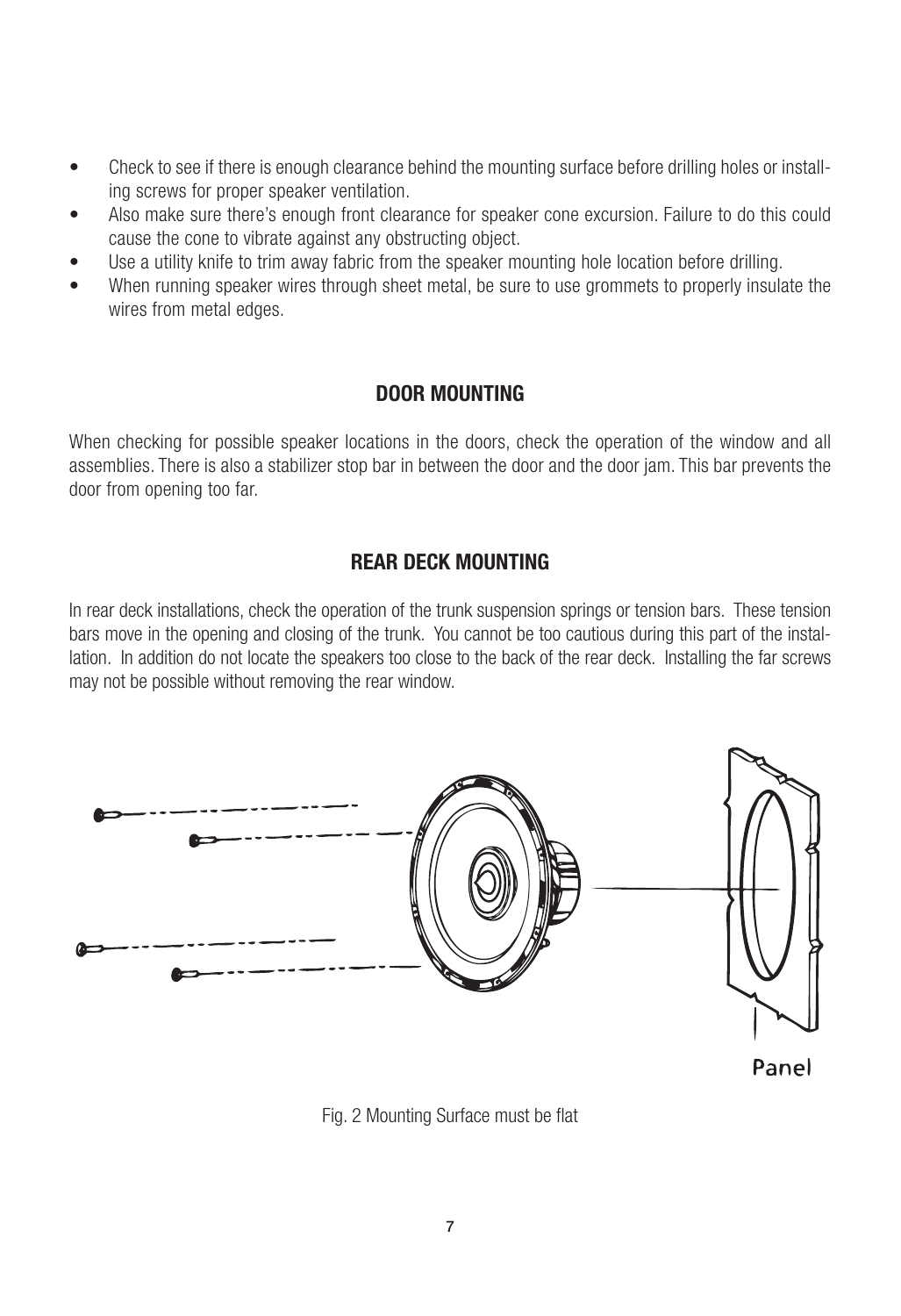## INSTALLING THE MID-RANGE DRIVER

- 1. Determine where the speaker will be mounted. Make sure there is a flat area large enough for the speaker to fit properly. An uneven mounting surface can damage the driver.
- 2. Check to make sure the space you have selected for the speaker will not interfere with the operation of the vehicle.
- 3. Using the supplied template, mark the hole with a pen.
- 4. Cut the hole for the speaker. A hole can be cut either with a pair of metal tin snips, a saber or jig saw.
- 5. Run speaker wire (not included) to the speaker. Make sure to keep wires away from sharp metal or other rough edges. When passing through metal, use a grommet to protect the wires from sharp edges.
- 6. Pre drill the mounting holes using a 1/8" (3mm) drill bit.
- 7. Pull the wire though the speaker opening and connect to the speaker. Be sure to observe proper polarity.
- 8. Mount the speaker using screws.

## RECOMMENDED ELECTRONIC CROSSOVER SETTING

There are two types of crossovers, passive and active. Passive crossovers (coils or inductors) are placed on the speaker leads between the amplifier and speaker (close as possible to speaker). An active crossover is an electronic filter that separates the audio signal fed to the amplifiers.

**4XL-80T:** For optimum performance of your 4XL-80T mid-range driver, we recommend using an active crossover and setting the controls at 150Hz and HPF. If the electronic crossover has settings for bandpass/midrange usage, set the controls to 150Hz in HPF (High Pass) and 5KHz in LPF (Low Pass).

**4XL-65T:** For optimum performance of your 4XL-65T midrange driver, we recommend using an active crossover and setting the controls at 200Hz and HPF. If the electronic crossover has settings for bandpass/midrange usage, set the controls to 200Hz in HPF (High Pass) and 5KHz in LPF (Low Pass).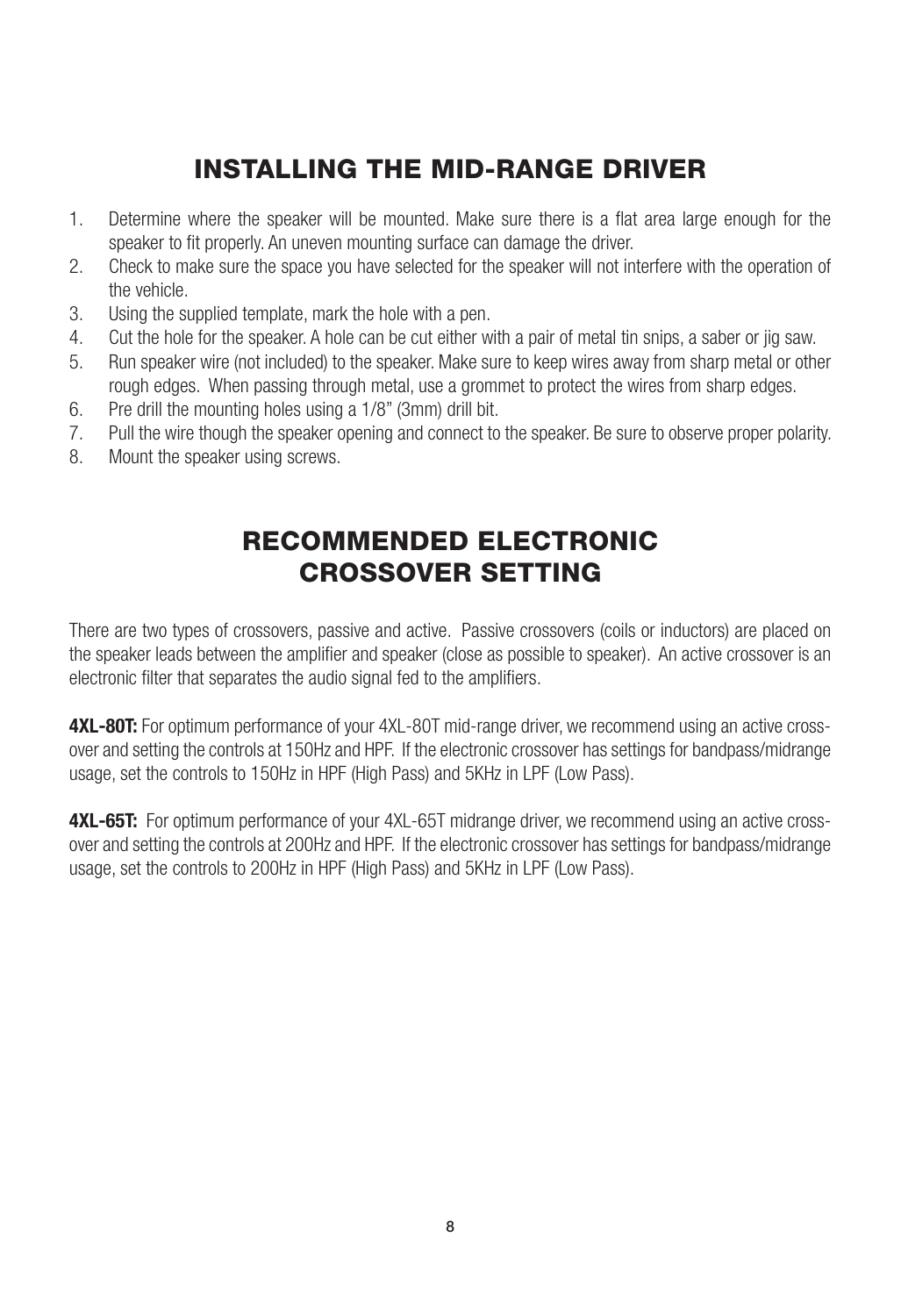## PARAMETERS FOR 4XL MID RANGE

*(due to Constant Improvement, Specification and Parameter are subject to change without notice)*

|                                 | <b>4XL-80T</b> | <b>4XL-65T</b> |
|---------------------------------|----------------|----------------|
| VC Impedance (ohms)             | 4              | 4              |
| <b>Test Impedance (ohms)</b>    | 6.04           | 5.58           |
| Fs (Hz)                         | 74.7           | 86.2           |
| SD (sqCM)                       | 211.24         | 134.78         |
| Vas (Ltr)                       | 8.8594         | 9.1446         |
| Cms (M/N)                       | 0.140          | 0.356          |
| Mms (g)                         | 16.331         | 9.574          |
| <b>BLTM</b>                     | 6.315          | 5.917          |
| <b>Qms</b>                      | 11.468         | 9.832          |
| <b>Qes</b>                      | 1.633          | 0.828          |
| No (%)                          | 0.606          | 0.682          |
| Spl (dB)                        | 91             | 91             |
| <b>Voice Coil Size (inches)</b> | 1.5"           | 1.5"           |
| <b>Frequency Response (Hz)</b>  | 90 - 10kHz     | 100-10kHz      |
| <b>Magnet Weight (ounces)</b>   | 36.17 oz       | 18.28 oz       |
| <b>Mounting Depth (inches)</b>  | 2.625"         | 2.25"          |
| Power (RMS/Peak)                | 150/300 watts  | 100/200 watts  |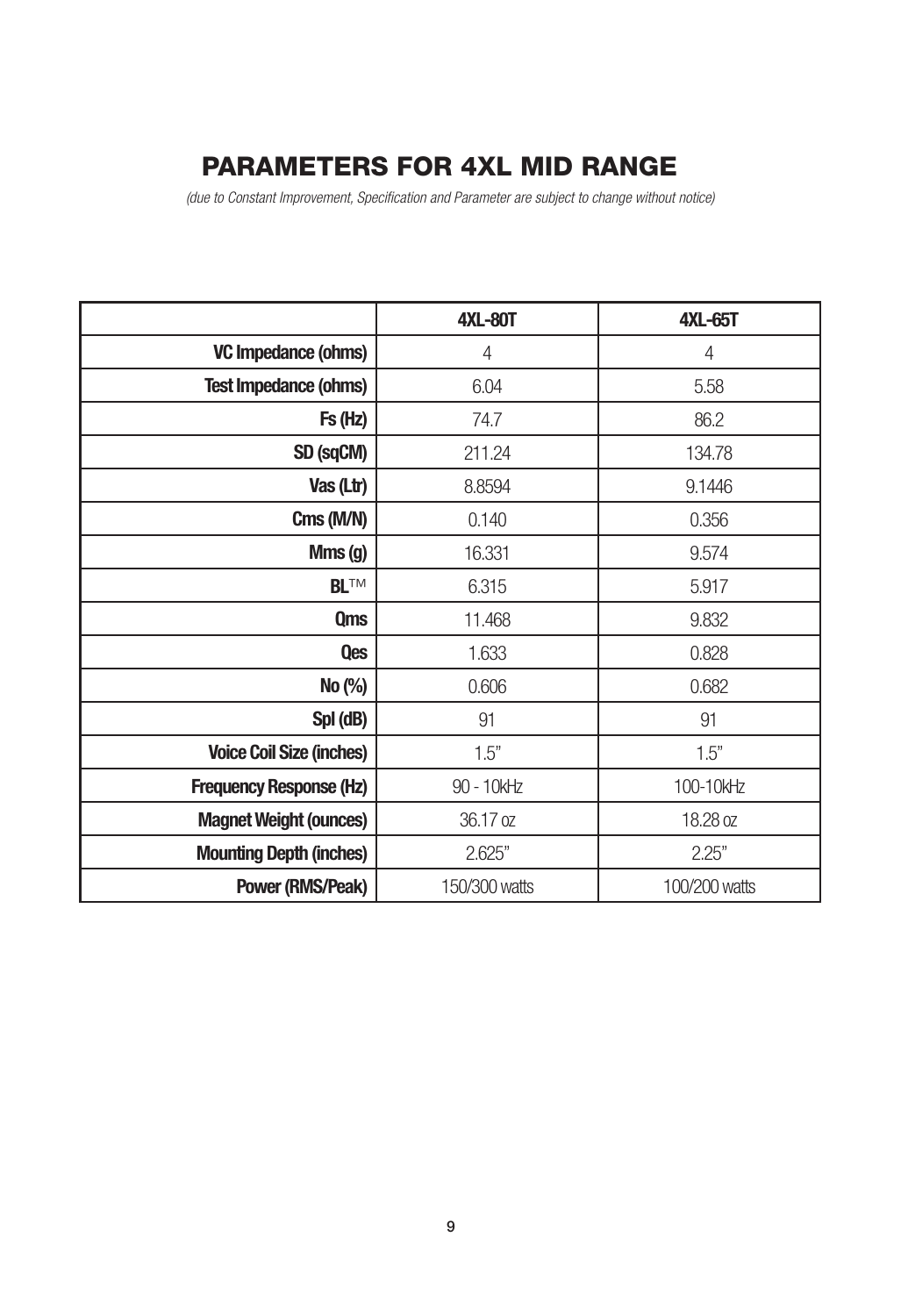## POWERBASS XTREME LIMITED WARRANTY POLICY

PowerBass USA, Inc. offers limited warranty on PowerBass products under normal use on the following terms:

#### **PowerBass Xtreme Speakers are to be free of defects in material and workmanship for a period of one (1) year. The warranty is extended to three (3) years for parts and labor, if an Authorized PowerBass Xtreme Dealer completes the installation.**

This warranty applies only to PowerBass products sold to consumers by Authorized PowerBass Dealers in the United States of America. Products purchased by consumers from a PowerBass dealer in another country are covered only by that country's Distributor and not by PowerBass USA.

This warranty covers only the original purchaser of PowerBass product. In order to receive service, the purchaser must provide PowerBass with a valid purchase receipt from an authorized reseller stating the consumer name, dealer, product and date of purchase.

Products found to be defective during the warranty period will be repaired or replaced (with a product deemed to be equivalent) at PowerBass's discretion and will not be liable for incidental or consequential damages. PowerBass will not warranty this product under the following situations:

- **Speakers received with bent frames or water damage**
- **Abuse such as holes in the cone, surround or ripped spider**
- **Voice coil damage due to amplifier clipping or distortion**
- **Product that has not been installed according to this owners manual**

Any implied warranties including warranties of fitness for use and merchantability are limited in duration to the period of the express warranty set forth above. Some states do not allow limitations on the length of an implied warranty, so this limitation may not apply. No person is authorized to assume for PowerBass any other liability in connection with the sale of this product.

**Please call (909) 923-3868 for PowerBass Customer Service.** You must obtain an RA# (Return Authorization Number) to return any product to PowerBass. **The RA number must be prominently marked on the outside of the shipping carton or the delivery will be refused.** Please pack your return carefully; we are not responsible for items damaged in shipping. Return the defective product along with a copy of the original dated retail sales receipt, plus \$12.00 for handling and diagnostic evaluation to:

#### **PowerBass USA, Inc., Attn: Returns (RA#\_\_\_\_\_\_\_\_\_\_) 2133 S. Green Privado, Ontario, CA 91761**

Residents of HI, AK and US territories will be charged for return shipping. All inquires regarding service and warranty should be sent to the above address.

#### **Removed or altered serial numbers will void this warranty**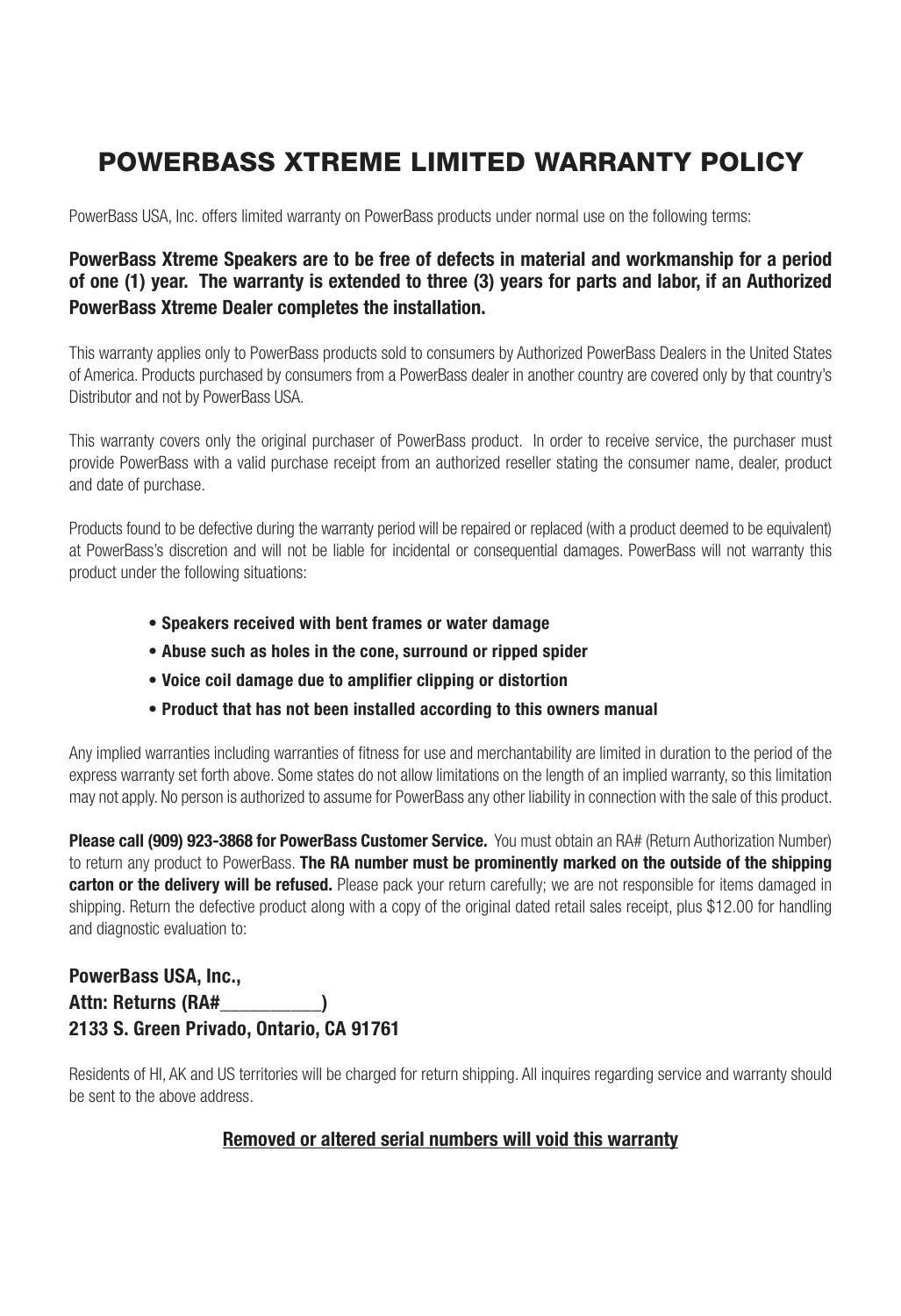This manual is the exclusive property of PowerBass USA, Inc. Any reproduction of this manual, or use other than its intentions is strictly prohibited without the express consent of PowerBass USA, Inc. Copyright 2017 PowerBass USA, Inc.